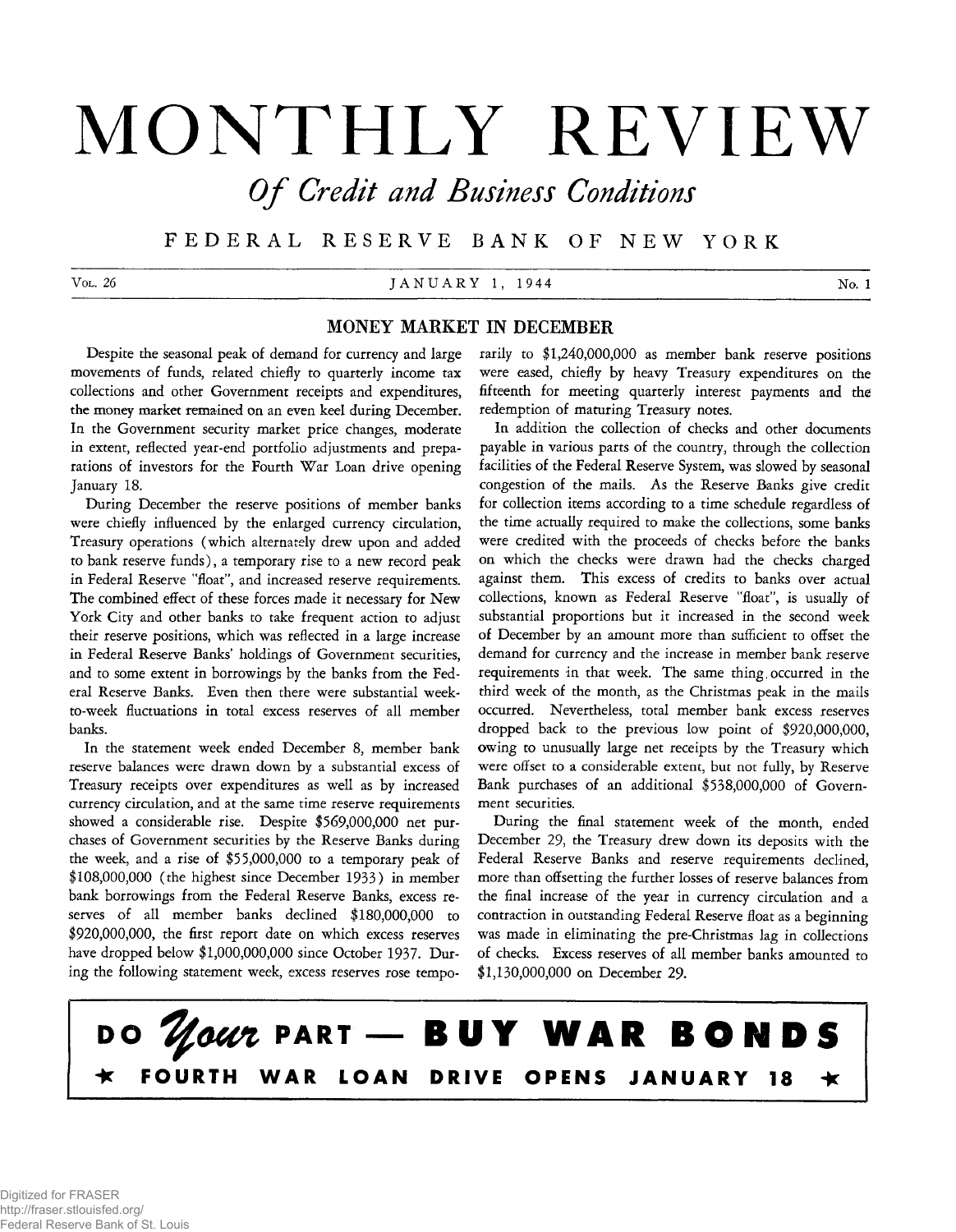**The net increase in currency circulation during December, due largely to Christmas shopping and holiday requirements, was about \$550,000,000 as compared with an average rate of increase of \$410,000,000 during the first eleven months of the year. The December increase was substantially less than might have been expected in view of the strong upward trend in currency circulation which has persisted for many months, on which was superimposed the seasonal peak of Christmas demand. Possible explanations offered for the relatively moderate demand for currency (in view of recent trends) are earlier Christmas shopping this year, and some use of outstanding currency to pay income taxes.**

**The further growth in reserve requirements during December— about \$225,000,000— was smaller than in November and a number of other months earlier in the year, reflecting a diminished need for calls on the War Loan Deposit accounts and consequently a diminished rate of conversion of such deposits (which are exempt from reserve requirements) into private deposit accounts (against which reserve requirements apply).**

#### TREASURY OPERATIONS DURING DECEMBER

**During the early part of December, the Treasury built up its deposits with the Federal Reserve Banks by temporarily accelerating its withdrawals from the War Loan accounts on the books of the commercial banks, and on December 8 Treasury deposits with the Reserve Banks reached \$686,000,000, \$411,000,000 above the level of December 1. These funds, together with \$924,000,000 drawn from the War Loan accounts and other receipts during the following week, were employed to meet a \$421,000,000 maturity of** *lVs* **per cent Treasury notes on December 15, and around \$300,000,000 quarterly payments of interest on the public debt due at the same time, as well as current expenditures for war and other purposes. After meeting these expenditures, the Treasury still had \$379,000,000 on deposit with the Reserve Banks at the close of business December 15. This marked the first quarterly tax period since March 1942 that the Treasury has not utilized temporary borrowing on special certificates of indebtedness from the Federal Reserve Banks to moderate the effects of its operations on the reserve position of the banks. In March of this year such temporary borrowing reached a maximum of \$1,302,000,000, in June \$805,000,000, and in September \$424,000,000.**

**During the week ended December 22, the Treasury had unexpectedly large net receipts, from heavy quarterly income tax collections, supplemented by \$439,000,000 withdrawals from War Loan accounts and other receipts, which together were substantially greater than Government expenditures, with the result that Treasury deposits with the Federal Reserve Banks rose \$588,000,000 to \$967,000,000. During the final statement week of the month, ended December 29, no withdrawals from War Loan accounts in the banks were made and Treasury deposits with the Reserve Banks were drawn down to \$764,000,000.**

**W ar Loan Deposits in Special Depositaries for Account of Sales of Government Securities, and Credits to and Withdrawals from Such Accounts\***



**\* Compiled from data of U. S. Treasury Department.**

**War Loan account deposits showed a net reduction of about \$3,000,000,000 during December in comparison with \$4,510,000,000 during November, the smaller decline in December reflecting the effect of quarterly tax collections. The estimated balance at the end of December, \$9,800,000,000, presumably will be reduced somewhat further up to the point when the Fourth War Loan drive, scheduled to open January 18, reaches full momentum. Sales of securities under the Fourth drive, of course, will result in large new credits to the War Loan accounts in the banks, against which the Treasury can draw in subsequent months.**

**Total quarterly income tax collections during December are estimated at \$4,300,000,000, of which about \$1,100,000,000 were met by turning in Savings ("tax") notes. Of the total quarterly income tax collections during December, \$875,000,000 were collected in the Second Federal Reserve District. As in previous quarterly tax months, the proportion of Savings notes used in meeting the tax liabilities was somewhat greater in this District than in the country as a whole, 28 per cent compared with 25 per cent.**

#### RESERVE POSITION OF THE NEW YORK BANKS

**As in the case of all member banks, the central reserve New York City banks experienced alternate gains and losses of reserve funds through Treasury operations during December, although for the month as a whole these banks gained a moderate volume of reserves through this channel. On the other hand, there was a net outflow of about \$500,000,000 commercial and financial funds from New York City to other parts of the country in December, and enlarged currency circulation absorbed somewhat in excess of \$100,000,000 of reserve funds. These losses of reserves were largely met by net sales of Treasury bills and certificates of indebtedness**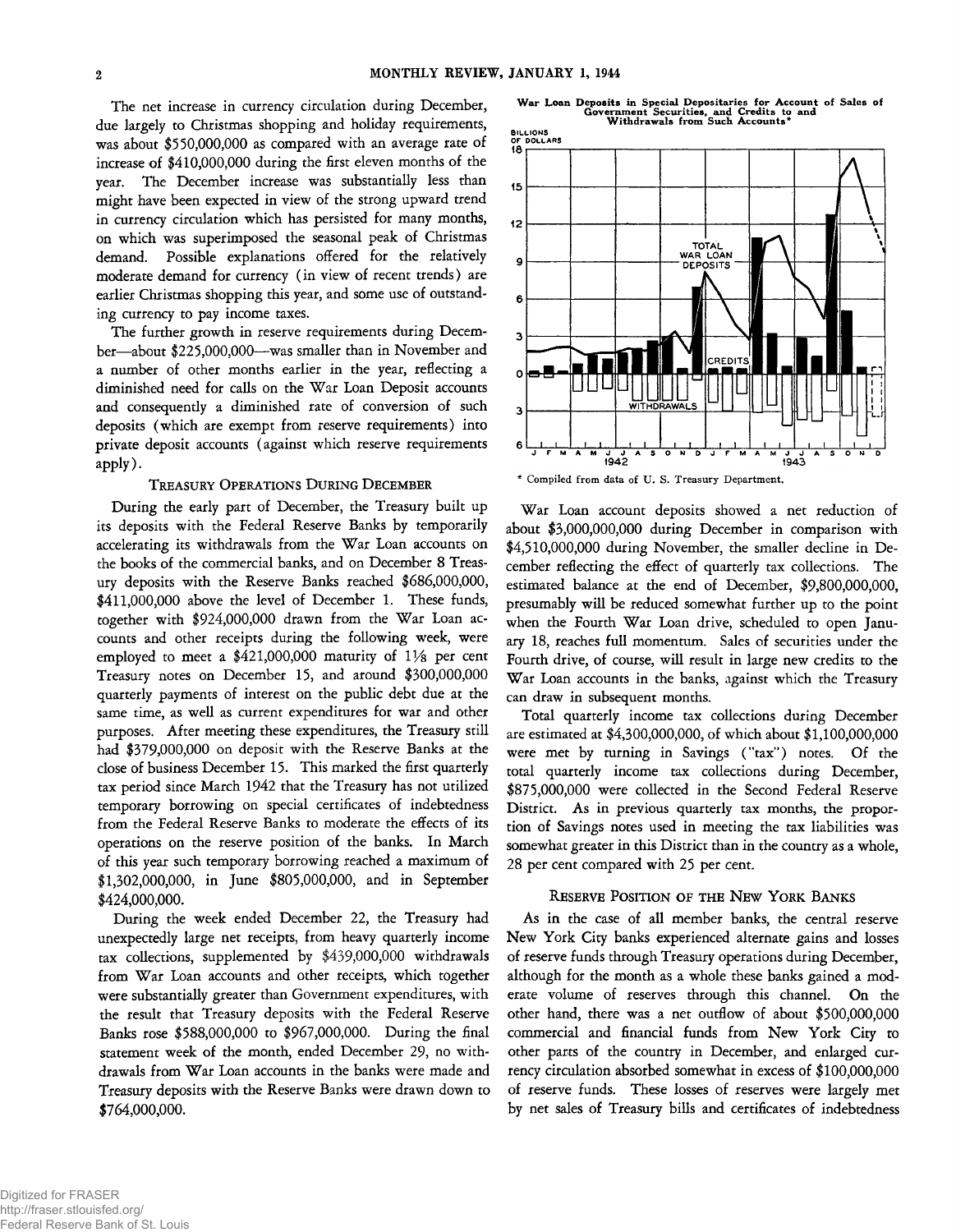**to the Federal Reserve Bank, although a number of the New York banks borrowed temporarily from the Reserve Bank to meet deficiencies in their reserve balances. Borrowings from the Reserve Bank by the New York City institutions rose from \$9,000,000 on December 1 to \$77,000,000 on the 8th, dropped to \$15,000,000 on the 22nd, and increased again to \$56,000,000 on the 29th. Ten banks in the city borrowed from the Reserve Bank at one time or another during the month. In the Second District outside New York City, relatively small amounts were borrowed during the course of December by 74 member institutions.**

#### **MEMBER BANK CREDIT**

**For the most part the principal changes in member bank credit during the four-week period, November 24 to December 22, reflected continuations of movements which had been in evidence since the middle of October. On October 20 total loans and investments of the weekly reporting member banks reached a new high level, as a result of market purchases of Government securities by the member banks, expansion of loans to nonbanking investors for purchasing Government securities during the Third War Loan drive, and purchases of new issues of Government securities offered directly to commercial banks after the drive. Since that date the principal changes in bank credit have been (1) a reduction in holdings of Treasury bills and certificates of indebtedness in order to offset losses of reserves and rising reserve requirements, (2) a contraction in the volume of loans for purchasing or carrying Government securities, as dealers and others repaid funds borrowed during the drive, and ( 3 ) a decline in the level of total deposits and a shift of deposits from War Loan accounts of the Government to private accounts of individuals and corporations.**

**Between November 24 and December 22 the reporting member banks in New York City reduced their holdings of Government securities by \$497,000,000. Most of this decline was accounted for by the sale of certificates of indebtedness and Treasury bills. Last June, when New York City banks reduced their Government security portfolios considerably in order to offset losses of reserve balances, they relied chiefly on the sale of Treasury bills. During the recent period, however, the sale of certificates of indebtedness also assumed**

**Changes in Holdings of U. S. Government Securities by Federal Reserve Banks, Direct and Guaranteed (In millions of dollars)**

| Week ended                                                              | Bills                                | Certificates                                      | Notes                         | Bonds                             | Total                                      |
|-------------------------------------------------------------------------|--------------------------------------|---------------------------------------------------|-------------------------------|-----------------------------------|--------------------------------------------|
| 1943<br>Nov. $3, \ldots, \ldots$<br>Nov. $10$<br>Nov. $17$<br>Nov. $24$ | $+154$<br>$+278$<br>$-111$<br>$+452$ | $+20$<br>$+103$<br>$rac{1}{2}$ $rac{77}{72}$      | - 5                           | $+11$<br>3                        | $+185$<br>$+389$<br>$-33$<br>$+532$        |
| Dec.<br>1.<br>Dec.<br>8.<br>Dec. $15$<br>Dec. $22 \ldots$<br>Dec. $29$  | $+375$<br>$-73$<br>$+426$<br>$-81$   | -66<br>$+$<br>$+176$<br>$+101$<br>$+87$<br>$+134$ | -12<br>$+12$<br>$+5$<br>$-34$ | - 3<br>13<br>$\frac{4}{25}$<br>10 | $+83$<br>$+569$<br>$-2$<br>$+538$<br>$+63$ |

**considerable importance. Market sales of bonds, notes, and other obligations were relatively small in the four weeks ended December 22; a decline of \$79,000,000 in holdings of Treasury notes resulted mainly from the redemption on December 15 of maturing notes. In the 100 cities outside New York, the reporting member banks reduced their holdings of Government securities by \$711,000,000 between November 24 and December 22; three fourths of the decline was accounted for by a net reduction in Treasury bill portfolios. Sales of certificates of indebtedness were somewhat smaller than in New York City, and purchases of Treasury bonds continued.**

**Total loans of the New York City banks declined \$155,000,000 between November 24 and December 22, reflecting principally a further contraction of loans for purchasing or carrying securities. Loans to banks rose to \$111,000,000 on December 15, the highest level since December 1938; the following week, however, brought a slight decline. There were indications that these loans represented largely day-today lending of reserves between New York City banks; borrowings reported by the same group of banks also showed a considerable increase in the same period. Loans for commercial, industrial, and agricultural purposes showed only a small rise during the four-week period.**

**Member banks in 100 other centers reported a net contraction of \$115,000,000 in the volume of outstanding loans; as in New York City, most of the decrease was accounted for by a decline in loans for purchasing or carrying securities. There was a small increase in loans for commercial, industrial, and agricultural purposes, but all other types of loans declined during the period.**

**In both New York City and the 100 other cities, the contraction in total loans and investments was reflected in a decline of total deposits. The Treasury withdrew \$2,782,000,000 from its deposits with these banks during the four-week period, November 24 to December 22, and other deposits rose only \$1,195,000,000.**

**Changes in Holdings of U. S. Government Securities by the Weekly Reporting Member Banks (In millions of dollars)**

| (in millions of dollars)                                |                                        |                                     |                                        |                                                      |                                                                     |                                      |  |  |
|---------------------------------------------------------|----------------------------------------|-------------------------------------|----------------------------------------|------------------------------------------------------|---------------------------------------------------------------------|--------------------------------------|--|--|
| Week ended                                              | Bille                                  | Certificates                        | Notes                                  | Bonds                                                | Guaranteed                                                          | Total                                |  |  |
| 1943                                                    | New York City                          |                                     |                                        |                                                      |                                                                     |                                      |  |  |
| Nov. $3, \ldots,$<br>Nov. $10$<br>Nov. 17.<br>Nov. $24$ | $-133$<br>$-18$<br>$+159$<br>$-268$    | $-22$<br>- 58<br>- 14<br>$+47$      | $-16$<br>- 6<br><u></u><br>$+11$<br>13 | - 39<br>$-44$<br>$-24$<br>- 73                       | $rac{+}{+}$<br>$\frac{1}{1}$<br>21<br>÷<br>-19                      | $-209$<br>$-125$<br>$+111$<br>$-326$ |  |  |
| Dec.<br>1.<br>Dec.<br>8.<br>Dec. $15$<br>Dec. $22$      | $+112$<br>$-157$<br>$+$ 3<br>$^{-121}$ | $-28$<br>$-28$<br>$-73$<br>- 77     | 4<br>--<br>0<br>- 56<br>-19<br><b></b> | 6<br>-28<br>$\qquad \qquad -$<br>$-10$<br>$+12$      | -15<br>-<br>20<br>$\overline{\phantom{0}}$<br>$\ddagger$<br>12<br>ß | $+59$<br>$-233$<br>$-124$<br>$-199$  |  |  |
| 1943                                                    | 100 Other Cities                       |                                     |                                        |                                                      |                                                                     |                                      |  |  |
| Nov. 3<br>Nov. $10$<br>Nov. 17.<br>Nov. $24$            | - 88<br>$^{-210}$<br>$+$ 4<br>$-163$   | $+18$<br>$-22$<br>- 13<br>$-27$     | - 7<br>$-12$<br>8<br>$-15$             | 39<br>┿<br>$_+^+$<br>30<br>29<br>53                  | 9<br>0<br>$\frac{2}{2}$<br>$_{\pm}$                                 | - 47<br>$-214$<br>$+14$<br>$-154$    |  |  |
| Dec.<br>1.<br>Dec.<br>8.<br>Dec. 15.<br>Dec. $22$       | $-103$<br>$-207$<br>$+58$<br>$-296$    | -10<br>$+$<br>- 79<br>$-28$<br>- 36 | 5<br>- 26<br>- 35<br>14                | 2<br>┿<br>$\mathrm{+}$<br>26<br>$\ddot{}$<br>40<br>З | 1<br>$rac{+}{+}$<br>1<br>12<br>5                                    | $-95$<br>$-285$<br>$+23$<br>$-354$   |  |  |

Digitized for FRASER

Federal Reserve Bank of St. Louis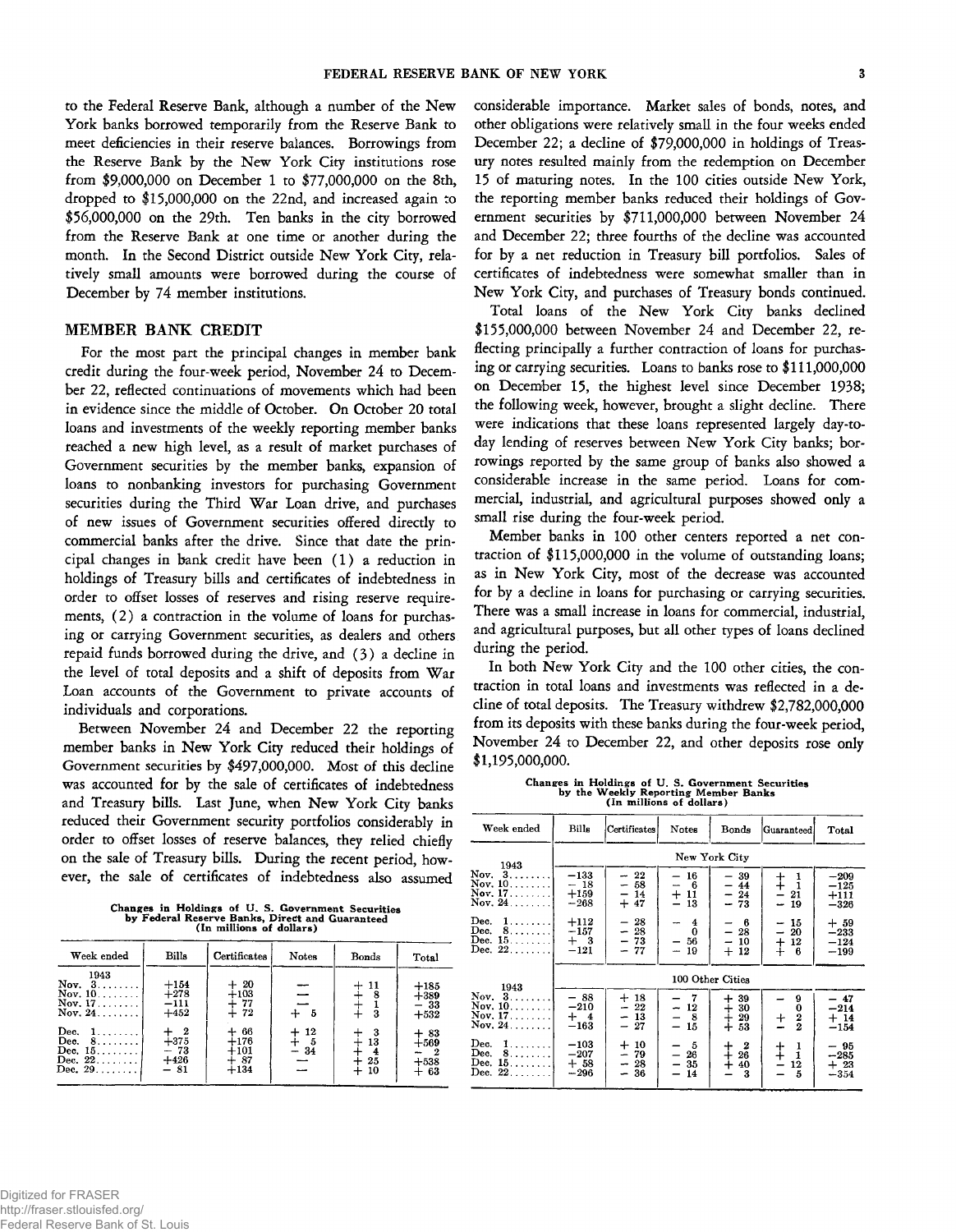# **FOURTH WAR LOAN DRIVE**

**The Fourth War Loan drive covering the period January 18- February 15 will aim at raising at least \$14,000,000,000 from investors other than commercial banks. This goal compares with one of \$15,000,000,000 set for the September drive, which was oversubscribed by more than \$3,300,000,000.**

**While the over-all goal is \$1,000,000,000 less than in the September drive, the goal for individuals has been raised from \$5,000,000,000 to \$5,500,000,000. The major effort will be directed toward increasing sales to individuals and the State War Finance committees conducting the drive are being strengthened and expanded in an effort to reach as many individual investors as possible. In keeping with this effort is the Treasury's decision to announce, through January 31, only sales to individuals, although subscriptions from others will be accepted during this period. New York State's goal for sales to individuals during the Fourth drive is \$911,000,000, compared with the Third drive quota of \$796,000,000 and actual sales of \$850,000,000.**

**The Department of Commerce has estimated that net savings of individuals, i.e., income remaining after personal taxes and expenditures for consumer goods and services, will amount to about \$36,000,000,000 for the calendar year 1943. Currently, the rate of accumulation of savings is probably even greater. After allowing for the amount that would normally go into insurance and other forms of savings, a large sum still remains in the form of currency and demand deposits which might be used to bid up prices on the limited amount of goods produced for civilian consumption. It is desirable to have a substantial portion of such savings invested in war bonds, in which form they would be less likely to be used in ways that would foster inflationary tendencies.**

**The securities of the Fourth drive, like those of the preceding drives, are designed to appeal to various types of investors. Except for the 2** *Va* **per cent bond of limited marketability,** which replaces the 2 per cent and  $1\frac{3}{4}$  per cent fully market**able bonds of earlier drives, the securities are of the same types as those offered in the preceding campaigns. Savings bonds Series E, F, and G are designed primarily for individuals; Treasury savings notes and % per cent certificates of indebtedness due February 1, 1945 have the strongest appeal for corporations and others desiring to invest funds on a short term basis; and the** *2 V <sup>a</sup>* **per cent bonds of 1956-59 and 2** *Vi* **per cent bonds of 1965-70 supply an investment medium for mutual savings banks, insurance companies, and other large investors interested in long term bonds and relatively high coupon rates.**

**Although commercial banks will be excluded from the January drive as they were in September, those banks accepting time deposits will be permitted to enter limited subscrip**tions for Savings bonds of Series F and G, and  $2\frac{1}{4}$  per cent **and 21/2 per cent bonds. The Treasury has announced that any bank holding savings deposits, as defined in Regulation Q**

**of the Board of Governors of the Federal Reserve System, may subscribe to any or all of the four bonds up to 10 per cent of its savings deposits as of the last call date, or in the amount of \$200,000, whichever is less. However, banks may not hold more than \$100,000 of Series F and G Savings bonds (Series 1944) combined. It is expected that the major portion of the securities acquired by commercial banks under this program will go to banks outside the large centers. All subscriptions by commercial banks will be considered outside the \$14,000,000,000 goal set for the drive.**

**The Treasury again stresses the importance of entering subscriptions through the banks where funds are located in order to avoid unnecessary transfers of funds. Such transfers of funds involve disturbances to the money market and considerable extra work, while they serve no purpose that the system of allocation does not cover adequately. Credits for sales during the drive will be given to any county or counties requested by the subscriber at the time of subscription. Insurance company subscriptions, however, will be credited only to that county in which the head office is situated. In the absence of a specific request, credit generally will be given to the counties indicated by the addresses on the subscription form.**

**The Treasury also requests commercial banks not to purchase the certificates and the market not to trade in any of the marketable issues until after termination of the drive on February 15. In an attempt to discourage "free riding", that is, purchases by speculators who hope to resell the securities at a profit after the subscription books on a new issue are closed, banks are asked to refrain from making loans to finance speculative subscriptions. Loans for the purpose of purchasing Government securities for permanent investment, however, are approved, provided they are on a short term or amortization basis.**

# **NEW SECURITY ISSUES**

**The volume of domestic corporate new security issues in 1943 about equaled the 1942 total of \$1,037,000,000. Issues in each of the two years, however, were well below those in any year in the 1935-41 period, when annual totals exceeded \$2,000,000,000. An increase between 1942 and 1943 in offerings for refunding purposes was offset by a decrease in issues to raise new capital.**

**While the volume of new corporation security offerings was approximately the same in 1943 and 1942, a rising tendency prevailed during 1943 in comparison with the contracting tendency of the preceding year. As the accompanying chart indicates, the monthly average of new financing by the last quarter of 1943 was at the highest rate in two years. The 1943 volume of issues offered for refunding purposes amounted to approximately \$650,000,000 and accounted for nearly two thirds of the year's total; securities issued for new capital purposes declined to about the 1939 total of \$383,000,000.**

**New municipal offerings in the past year continued the decline which has been in progress since 1940 and were the**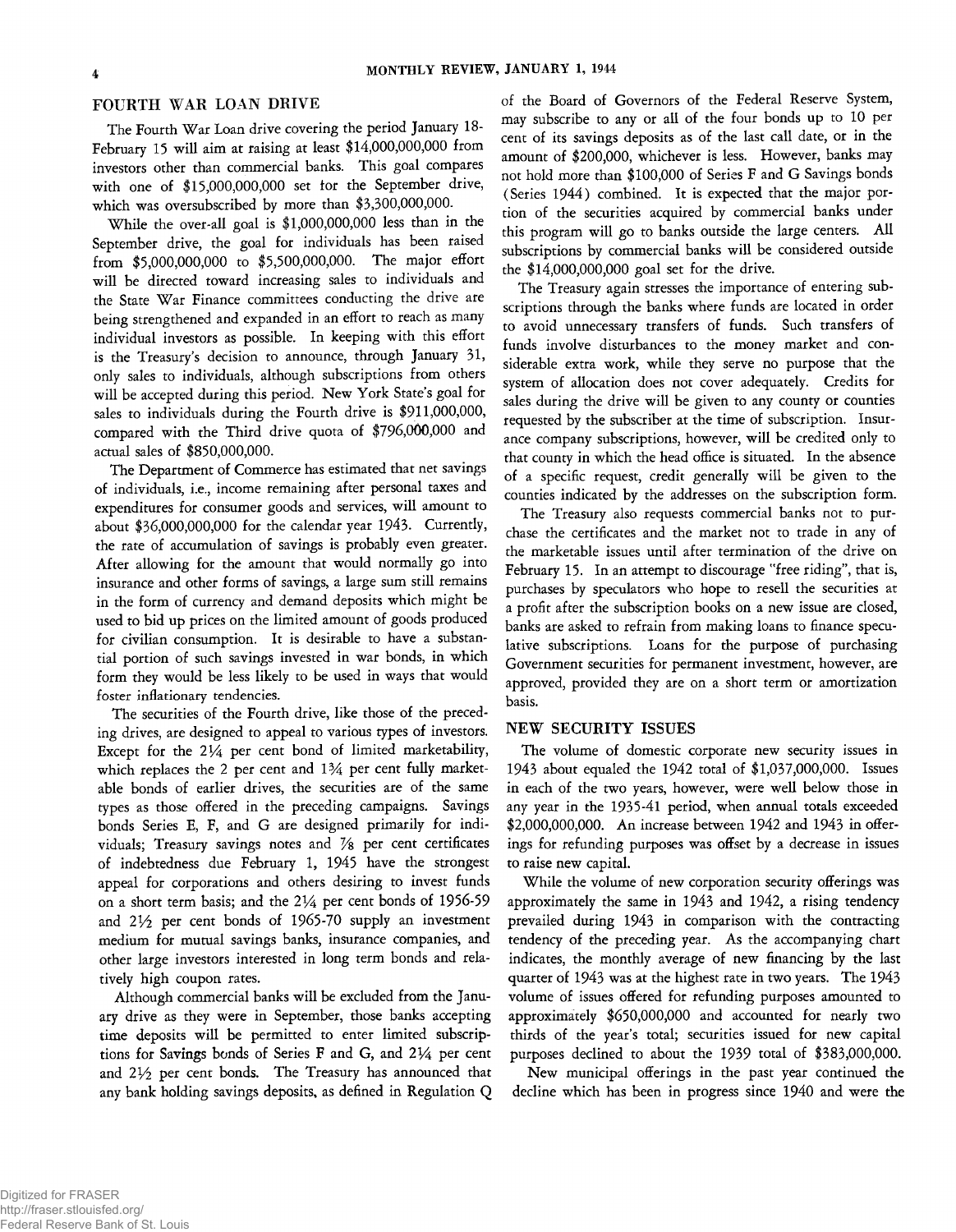**Monthly Average Volume of Domestic Corporate Security Issues for Refunding and for New Capital\***



**\* Data from** *Commercial & Financial Chronicle;* **figures for December in the fourth quarter of 1943 estimated by Federal Reserve Bank of New York.**

**lowest of any year in the period for which the record is available (1919 to date). The decrease between 1942 and 1943 reflected a drop of about 50 per cent in security issues for new capital purposes, to a level below \$200,000,000; municipal refunding operations, on the other hand, increased.**

# **SECURITY MARKETS**

**The Government security market during December was marked by portfolio adjustments for year-end statement and tax purposes, and in anticipation of the Fourth War Loan. At the same time, banks continued to make net sales of Treasury bills and certificates of indebtedness to meet increased reserve requirements and to replenish reserve funds lost through enlarged currency circulation and adverse clearings balances. Bills and certificates sold by the banks were largely absorbed by the Federal Reserve Banks. Selling of other classes of Government securities was predominantly in the partially taxexempt bonds of short and medium term maturities, while fully taxable short and medium term bonds, and notes, were in moderate demand. There was also some demand for short term certificates, presumably as temporary mediums of investment by nonbanking investors pending the start of the Fourth War Loan drive. Most of the partially tax-exempt Treasury bonds maturing or callable within the next five years showed net advances in yield of 0.02 to 0.04 per cent; on the other hand, yields on taxable bonds maturing or callable up to eight years generally declined about 0.03 per cent. On long term bonds yields were little changed during December.**

**Stock prices during December recovered well over one-third of the loss occurring in the July-November decline. Railroad, industrial, and utility stocks all shared in the upturn, and Standard and Poor's price index of 90 combined stocks advanced 6 per cent.**

**Increases in prices of domestic corporate bonds were confined largely to the medium and lower grade railroad issues.** **Moody's index of Baa bond yields declined from 3.84 per cent at the end of November to 3.80 per cent at the end of the year, while the index of yields on Aaa corporate bonds showed little net change. In the early part of December, yields on municipal bonds, as measured by Standard and Poor's index, continued the rise begun in November, and on December 8 the index reached 2.02 per cent, the highest level since July 7. Declines in the next three weeks, however, lowered the average to 1.98 per cent on December 29.**

# **WHOLESALE COMMODITY PRICES**

**After three years of almost uninterrupted advance, the Bureau of Labor Statistics index of wholesale commodity prices declined slightly in June and July 1943 and thereafter has shown little change from month to month. As indicated in the accompanying chart, the decline resulted from decreases in the indexes for farm products and foods.**

**For both these groups the indexes rose rapidly after the first quarter of 1941, since many items in each group were not subject to the governmental regulations that controlled wholesale prices of industrial commodities. In June of the past year, governmental orders were issued for reductions in the maximum prices on meats, to be accomplished by means of subsidy payments to processors. The lower prices of meats, together with seasonal decreases in the prices of fresh fruits and vegetables, were reflected in the downward movement of the price indexes for both farm products and foods. Raw cotton prices dropped gradually during the second half of the year.**

**Prices of industrial commodities, that is commodities other than farm products and foods, advanced a little in each month of 1943, but the net increase for the year— as in 1942— was very small. Between August 1939 and December 1943, prices of industrial commodities rose 22 per cent, food prices 58 per cent, and prices of farm products 99 per cent.**



t Other than farm products and foods.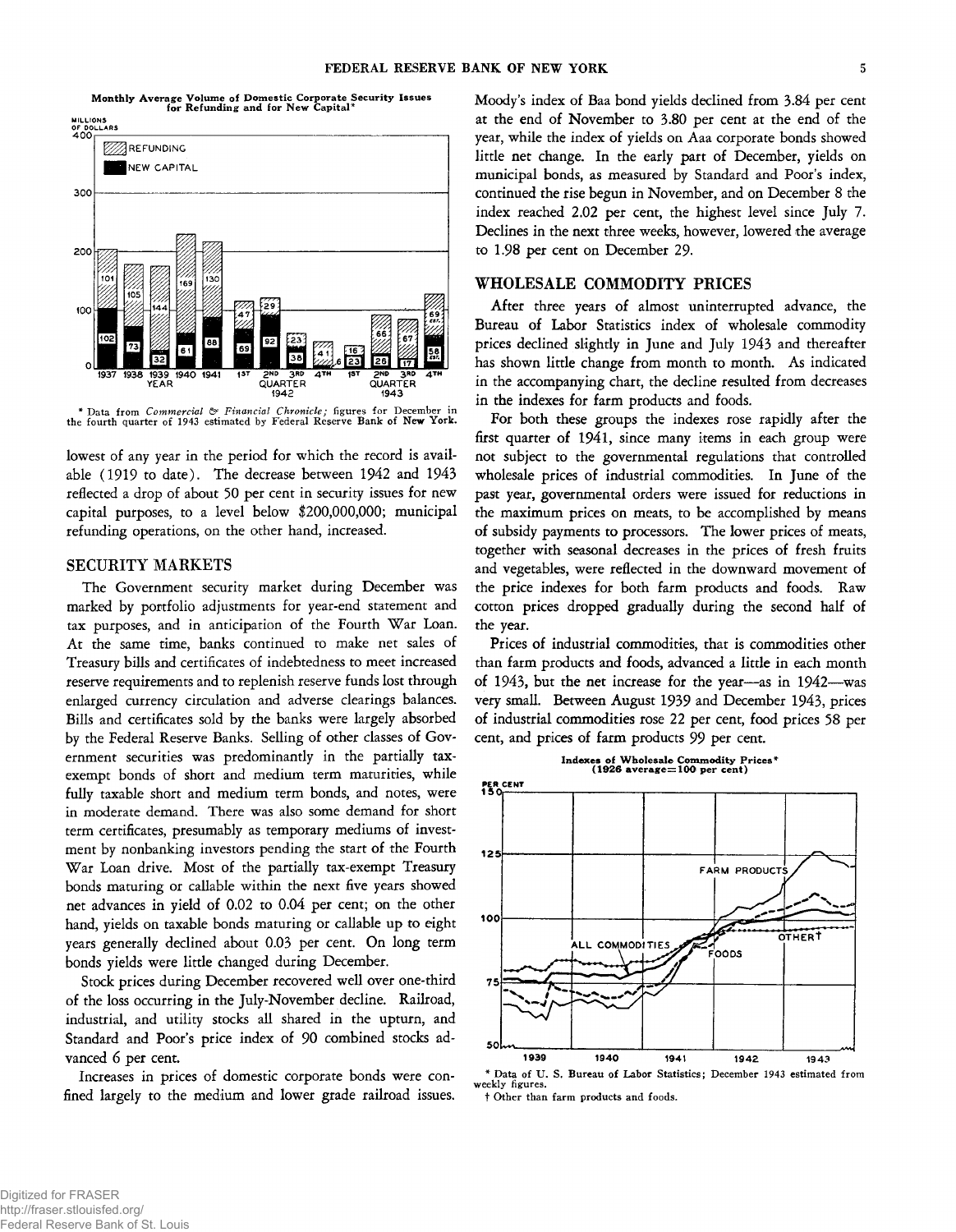**Factory employment in New York State (as measured by the index of the State Department of Labor), after increasing sharply between mid-1940 and the end of 1942, changed very little from month to month during most of 1943. The narrow fluctuations in total factory employment, however, conceal diverse movements among the various industries and among the several industrial areas of the State.**

**The accompanying chart shows clearly the changes that took place during 1943 in New York City and in industrial areas of Upstate New York. Factories manufacturing war materials in the Syracuse district continued to add to their numbers of workers, and employment in that area advanced at a rate which was about half that in the final quarter of 1942. In the Poughkeepsie area, also, expansion in war industries resulted in some further increase of total factory employment. Employment in the Rochester and Binghamton districts tended to advance during the year, although the changes that occurred were relatively small.**

**Areas in which fairly definite downturns took place included Buffalo and Albany, the two districts that had made the greatest percentage gains in employment between 1939 and 1942. In Buffalo the high month for employment was July; the losses that occurred thereafter reflected decreases at iron and steel plants and at transportation equipment factories. In Albany, the decline which began in the first half of the year resulted from lowered employment in the metals, machinery, and textile industries. Decreases in these industries also brought a decline, after the middle of the year, in employment in the Utica district.**

**Employment in New York City in 1943 fluctuated less widely than in earlier years. Declines at establishments manu-**

**EMPLOYMENT AND PAYROLLS facturing consumers' nondurable goods were offset by increases in war industries, particularly in shipbuilding.**

> **Factory payrolls in New York State as a whole continued to rise last year, despite the tendency for employment to become comparatively stable. In November 1943 (the latest month for which data are available) the State Labor Department's index of payrolls was 20 per cent above that in November 1942. The greatest increase occurred in the Syracuse area, but marked advances took place also in New York City, the Poughkeepsie area, and the Binghamton district.**

#### **PRODUCTION AND TRADE**

**Preliminary data for December indicate moderate recessions in some lines of activity from the high levels of October and November. A decline in steel production reflected both cutbacks in programs of some industries manufacturing war materials and a brief suspension of work by employees of several companies, following expiration of union contracts. Output of crude petroleum was slightly smaller than in November, and carloadings of railway freight in the first three weeks of December declined about 5 per cent. On the other hand, with the settlement in November of the wage dispute in the coal industry, output of bituminous coal rose substantially and remained at a high level in the weeks ended December 4 and 11. Seasonally corrected electric power production has changed little from week to week, and final December figures will probably be about the same as those for November.**

**Early in December the War Production Board announced that goals for total war output in 1944 would be 17 per cent above 1943 production. Cutbacks are scheduled for some industries, notably in small arms ammunition and the construction of war plants, but these changes will be more than offset by**



Indexes of Factory Employment and Payrolls in Selected Industrial Areas in New York State\*<br>(1935-39 average=100 per cent)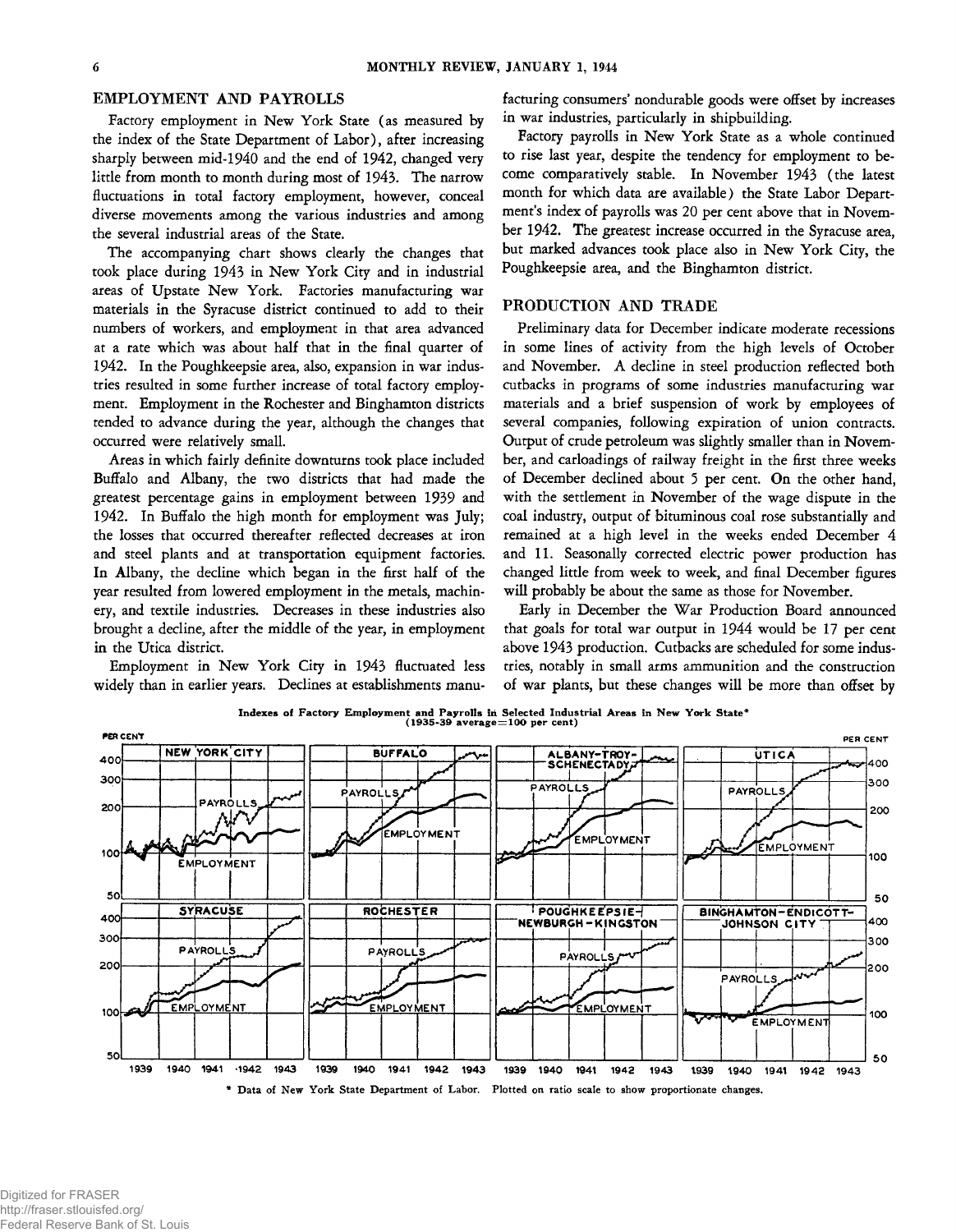**the large increases planned in output of trucks, aircraft, and artillery ammunition. To attain the 1944 goal, industry must operate at a rate only slightly higher than that prevailing during the fourth quarter of 1943.**

**Production in 1943 for two of the major war industries attained record levels. Steel production has been estimated at 89,000,000 net tons for the year. Although not greatly above the output of 1942, it was 44 per cent above that of 1929 and nearly 80 per cent larger than in 1917.**

**A notable achievement during 1943 was the completion of steel merchant ships at American shipyards. Nearly 18,000,000 deadweight tons were produced, more than double the amount for 1942 and three and one half times greater than the tonnage for 1919. (See accompanying chart.)**

# **Production and Trade in N ovember**

**The volume of industrial production, adjusted for seasonal variation, in November differed little from that in October, despite declines in the output of some industries. Work stoppages in the coal mines at the beginning of the month resulted in curtailed output of bituminous and anthracite coal and, to a lesser extent, in restricted coke production. The rate of operations at steel mills, which had exceeded 100 per cent throughout October, averaged 98.4 per cent in November, and daily average production dropped below the high level of October. A decline occurred also in the dollar volume of construction con**tracts awarded. The War Production Board's index of muni**tions, however, indicates that several important war industries showed substantial increases in output. Gains of 6 per cent in both the aircraft and the communication equipment industries, together with an advance of 4 per cent in shipbuilding and of 3 per cent in the manufacture of guns, brought the index to the**

|                                                                                                                              | 1942              | 1943              |                      |                       |
|------------------------------------------------------------------------------------------------------------------------------|-------------------|-------------------|----------------------|-----------------------|
|                                                                                                                              | Nov.              | Sept.             | Oct.                 | Nov.                  |
| Indexes of Production and Trade*<br>$(100 =$ estimated long term trend)<br>Index of Production and Trade                     | 125               | 124               | $126\nu$             | 127p                  |
|                                                                                                                              | 134               | 132               | 133 p                | 134p                  |
| $Producers'$ goods—total<br>$Producers' durable goods. \ldots$<br>$Producers'$ nondurable goods                              | 171<br>206<br>131 | 167<br>195<br>135 | 167p<br>196p<br>134p | 166p<br>196 p<br>133p |
| $Consumers'$ goods—total $\dots\dots\dots$<br>Consumers' durable goods<br>Consumers' nondurable goods                        | 88<br>38<br>105   | 87<br>25<br>107   | 87 p<br>25 p<br>107p | 89p<br>25p<br>110p    |
| Durable goods—total<br>Nondurable goods—total                                                                                | 157<br>116        | 145<br>119        | 146 p<br>118p        | 146 p<br>119 <i>v</i> |
| $Primary$ distribution<br>Distribution to consumer $\ldots \ldots \ldots$<br>$Miseellaneous$ services $\ldots \ldots \ldots$ | 141<br>93<br>153  | 157<br>81<br>172  | 158v<br>84 p<br>170p | 156 p<br>88p<br>174p  |
| Cost of Living, Bureau of Labor Statistics<br>$(100 = 1935 - 39 \text{ average}) \dots \dots \dots \dots$                    | 120               | 124               | 124                  | 124p                  |
| Wage Rates<br>$(100 - 1926 \text{ average}) \dots \dots \dots$                                                               | 145               | 157               | 157p                 |                       |
| Velocity of Demand Deposits*<br>$(100 = 1935 - 39$ average)<br>$New York City \ldots$<br>Outside New York City               | 62<br>82          | 88<br>94          | 74<br>81             | 70<br>76              |

♦Adjusted for seasonal variation. p Preliminary.





**\*** Data from *Marine Engineering and Shipping Review;* figures for 1943<br>estimated by Federal Reserve Bank of New York on basis of data for first<br>eleven months.

**highest level yet attained (665 per cent of the November 1941 average). In several consumers' nondurable goods industries, activity expanded sharply during November, and pronounced gains for the month occurred in retail trade, chiefly as a result of the early Christmas shopping.**

#### **FURNITURE STORE TRADE**

**Furniture store sales in the Second Federal Reserve District during November were 2 per cent higher than in October and 10 per cent above November 1942, but 4 per cent lower than in November 1941. For the year through November, sales were 1 per cent above those in the corresponding 1942 period but 10 per cent below January-November 1941. New York Citys sales for the first eleven months of 1943 were 7 per cent greater than a year earlier; this record was the best of any of the five largest cities covered by the survey. Syracuse was next in line with a gain of 2 per cent; Rochester reported no change; a decline of 6 per cent was shown for Buffalo; while Newark sales were down 18 per cent.**

**Furniture store stocks declined during November for the third consecutive month. At the November rate of sales, stocks at the close of the month represented 3.3 months' supply, compared with 5.3 months' supply one year earlier.**

**Although accounts receivable have increased slightly since the close of August, they were on November 30 more than 50 per cent below those at the end of December 1941, the month when the fairly steady decline which lasted through August**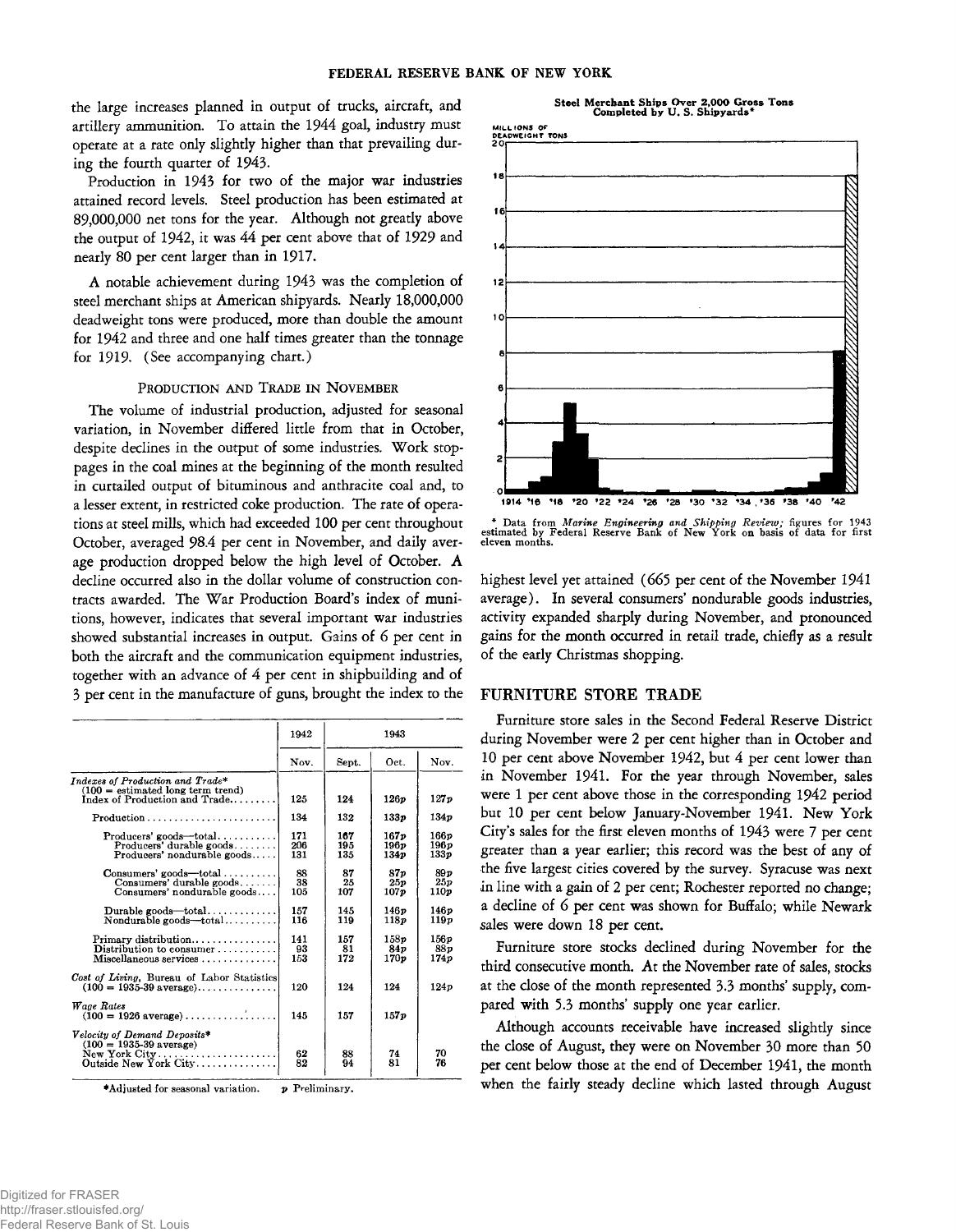| Locality                                                                                                                                                                                                                                                                                                                            |              | Percentage change from the preceding year                                                                                                  |                                                                                                                          |                                                                                                 |                                                                                                                          |                                                                                                               |  |
|-------------------------------------------------------------------------------------------------------------------------------------------------------------------------------------------------------------------------------------------------------------------------------------------------------------------------------------|--------------|--------------------------------------------------------------------------------------------------------------------------------------------|--------------------------------------------------------------------------------------------------------------------------|-------------------------------------------------------------------------------------------------|--------------------------------------------------------------------------------------------------------------------------|---------------------------------------------------------------------------------------------------------------|--|
|                                                                                                                                                                                                                                                                                                                                     |              | Net sales                                                                                                                                  |                                                                                                                          | Stocks<br>$\alpha$<br>hand                                                                      | Accounts<br>receiv-<br>able                                                                                              | Collec-                                                                                                       |  |
|                                                                                                                                                                                                                                                                                                                                     |              | Nov. 1943                                                                                                                                  | Jan-Nov.<br>1943                                                                                                         | Nov. 30, 1943                                                                                   |                                                                                                                          | tions<br><b>Nov. 1943</b>                                                                                     |  |
| $New York City \ldots \ldots \ldots \ldots$<br>Northern New Jersey<br>Newark<br>${\bf Western\text{-}Fairfield}$<br><b>Hudson River Valley</b><br>Central New York State<br>Southern New York State<br>Elmira<br>Western New York State<br>Buffalo<br>$Rochester \ldots \ldots \ldots \ldots \ldots$<br>Total outside New York City |              | $+14$<br>$+7$<br>$^{-20}$<br>$+18$<br>-4<br>—<br>$\overline{2}$<br>$\bf{0}$<br>$-2$<br>$-13$<br>$^{-13}$<br>$+2$<br>1<br>—<br>$+8$<br>$+3$ | + 7<br>$-12$<br>$-18$<br>$-2$<br>$-13$<br>- 3<br>$_{+\ \rm 8}^{+\ \rm 2}$<br>$-18$<br>$^{-21}$<br>- 3<br>- 6<br>0<br>- 7 | $-30$<br>$-38$<br>$-49$<br>$-29$<br>$-37$<br>$-38$<br>$-38$<br>$-30$<br>$-31$<br>$-26$<br>$-33$ | $-24$<br>$-32$<br>$-29$<br>$-12$<br>$-35$<br>$-29$<br>$-28$<br>-41<br>$-39$<br>$-39$<br>$-28$<br>$-26$<br>$-30$<br>$-30$ | 0<br>$-13$<br>$-24$<br>$+12$<br>$-20$<br>$-17$<br>$-11$<br>$-31$<br>$-31$<br>$-14$<br>$-12$<br>$-13$<br>$-15$ |  |
| Total Second District                                                                                                                                                                                                                                                                                                               |              | $+10$                                                                                                                                      | $+1$                                                                                                                     | $-31$                                                                                           | $-26$                                                                                                                    | - 5                                                                                                           |  |
|                                                                                                                                                                                                                                                                                                                                     |              | <b>Total District</b>                                                                                                                      |                                                                                                                          | New York City                                                                                   |                                                                                                                          | Outside<br>New York City                                                                                      |  |
| Item                                                                                                                                                                                                                                                                                                                                | Nov.<br>1942 | Nov.<br>1943                                                                                                                               | Nov.<br>1942                                                                                                             | Nov.<br>1943                                                                                    | Nov.<br>1942                                                                                                             | Nov.<br>1943                                                                                                  |  |
| Credit sales as per cent<br>of total sales<br>Stocks on hand, end of<br>month, as ratio to<br>$month's sales \ldots$<br>Collections, exclusive of<br>down payments, as<br>per cent of receiv-<br>ables, first of month                                                                                                              | 82.6         | 82.7                                                                                                                                       | 83.3                                                                                                                     | 83.7                                                                                            | 80.9                                                                                                                     | 80.1                                                                                                          |  |
|                                                                                                                                                                                                                                                                                                                                     | 5.3<br>13 0  | 3.3<br>15.3                                                                                                                                | 52<br>12.6                                                                                                               | 3.2<br>14.6                                                                                     | 5.5<br>14.1                                                                                                              | 3.6<br>17.1                                                                                                   |  |

Furniture Store Sales, Stocks, Receivables, and Collections Second Federal Reserve District

**1943 set in. Collections in November against accounts outstanding at the close of October amounted to 15 per cent.**

# **DEPARTMENT STORE TRADE**

**Department store sales in the Second Federal Reserve District during December, judging from sales for the four weeks ended December 25, about equaled the record high volume for December reached in 1942. In November, gift buying was reported to have been unusually active, and sales figures for that month, attaining a new high for November, were 17 per cent above those in November 1942. That somewhat more than the usual amount of early Christmas shopping took place in November 1943 is indicated by the fact that December of 1943 accounted for 57 per cent of the combined two months' sales total compared with 61 per cent for December 1942 and a range of 60 to 62 per cent for the nineteen years, 1924 through 1942. When November and December are considered together, however, the combined sales for the two months attained a new peak for the Christmas trade. Christmas sales appear to have been greatest in the higher priced lines, with the luxury items showing substantial gains. Sales in the Second District in 1943 were the highest of any year on record and 34 per cent above those in 1939, a substantial part of the increase in the fouryear period resulting from price advances.**

**For the six major cities in the Second District, changes since 1939 have varied markedly. Buffalo has shown the greatest increase; sales rose 52 per cent between 1939 and 1942, and a** **further advance of about 10 per cent occurred in 1943. Syracuse, Rochester, and New York City likewise reported improvement in each of the four years, but for none of these three cities has the increase for the entire period been so great as that for Buffalo. Sales in Bridgeport, which had shown the largest increase (57 per cent) from 1939 to 1942, declined about 5 per cent in 1943. Newark sales in 1943 dropped slightly below those in 1942, and the gain since 1939 has been less than that for any one of the other major cities in the District.**

#### REVISION OF INDEXES OF DEPARTMENT STORE SALES SECOND FEDERAL RESERVE DISTRICT

**The indexes of department store sales for the Second Federal Reserve District have been revised from 1919 to date, in accordance with a national program of the Federal Reserve System. The revised figures reflect primarily the inclusion of additional stores and recomputed seasonal adjustment factors, and they are expressed as percentages of average daily sales in 1935-39, the base period now used for many national and regional business indexes. Monthly indexes for the entire period covered may be secured from this bank upon request. Work is now in progress on the revision of the index of department store stocks for the Second Federal Reserve District, and the revised figures will be made available in the near future.**

**Department and Apparel Store Sales and Stocks, Second Federal Reserve District, Percentage Change from the Preceding Year**

|                                                                                                                                                                                                                                                                                                                                                                                                                                                                                                                                            | Net sales                                                                                                                                                                                                                                | Stocks on                                                                                                                                                                                                           |                                                                                                                                                               |
|--------------------------------------------------------------------------------------------------------------------------------------------------------------------------------------------------------------------------------------------------------------------------------------------------------------------------------------------------------------------------------------------------------------------------------------------------------------------------------------------------------------------------------------------|------------------------------------------------------------------------------------------------------------------------------------------------------------------------------------------------------------------------------------------|---------------------------------------------------------------------------------------------------------------------------------------------------------------------------------------------------------------------|---------------------------------------------------------------------------------------------------------------------------------------------------------------|
| Locality                                                                                                                                                                                                                                                                                                                                                                                                                                                                                                                                   | Nov. 1943                                                                                                                                                                                                                                | Jan. through<br>Nov. 1943                                                                                                                                                                                           | hand<br>Nov. 30, 1943                                                                                                                                         |
| Department stores, Second District<br>New York City<br>Northern New Jersey<br>Bridgeport<br>Lower Hudson River Valley<br>Poughkeepsie<br>Upper Hudson River Valley<br>Albany<br>Schenectady<br>Central New York State<br>Mohawk River Valley<br>Utica<br>Northern New York State<br>Southern New York State<br>$Binghamton \ldots \ldots \ldots \ldots \ldots$<br>Elmira<br>Western New York State<br>$\text{Buffalo} \dots \dots \dots \dots \dots \dots \dots$<br>Niagara Falls<br>$Rochester \ldots \ldots \ldots \ldots \ldots \ldots$ | $+17$<br>$+20$<br>$+10$<br>$+11$<br>$\begin{smallmatrix} + & 9 \\ + & 6 \end{smallmatrix}$<br>$+24$<br>$+29$<br>$+8$<br>$+9$<br>$+25$<br>$+23$<br>$+30$<br>$+27$<br>$+11$<br>$+20$<br>$+23$<br>$+13$<br>$+15$<br>$+18$<br>$+17$<br>$+13$ | $+7$<br>$+8$<br>-1<br>0<br>$\overline{2}$<br>5<br>$-1$<br>$\overline{7}$<br>9<br>1<br>$\overline{4}$<br>$+4$<br>$+12$<br>$+13$<br>$+14$<br>$+12$<br>$+3$<br>$+11$<br>$+15$<br>-1<br>$+10$<br>$+11$<br>$+27$<br>$+7$ | $-13$<br>$-15$<br>$-18$<br>$-20$<br>$\frac{-8}{-11}$<br>$-\frac{2}{4}$<br>$-3$<br>$-3$<br>$-18$<br>- 0<br>$\frac{-}{\overline{2}}\frac{7}{5}$<br>- 1<br>$-11$ |
| Apparel stores (chiefly New York City)                                                                                                                                                                                                                                                                                                                                                                                                                                                                                                     | $+30$                                                                                                                                                                                                                                    | $+21$                                                                                                                                                                                                               | $+7$                                                                                                                                                          |

| Indexes of Department Store Sales and Stocks, |
|-----------------------------------------------|
| Second Federal Reserve District               |

| Item                                                                                                             | 1942         |            |            |            |
|------------------------------------------------------------------------------------------------------------------|--------------|------------|------------|------------|
|                                                                                                                  | Nov.         | Sept.      | Oct.       | Nov.       |
| $1935 - 39$ average = $100$<br>Sales (average daily), unadjusted*<br>Sales (average daily), seasonally adjusted* | 161<br>132   | 140<br>131 | 156<br>136 | 181<br>148 |
| $1923 - 25$ average = $100$<br>Stocks, unadjusted<br>Stocks, seasonally adjusted                                 | 152r<br>135r | 128<br>123 | 131<br>119 | 132<br>115 |

**\* Indexes revised from 1919 to date; available upon request, r Revised.**